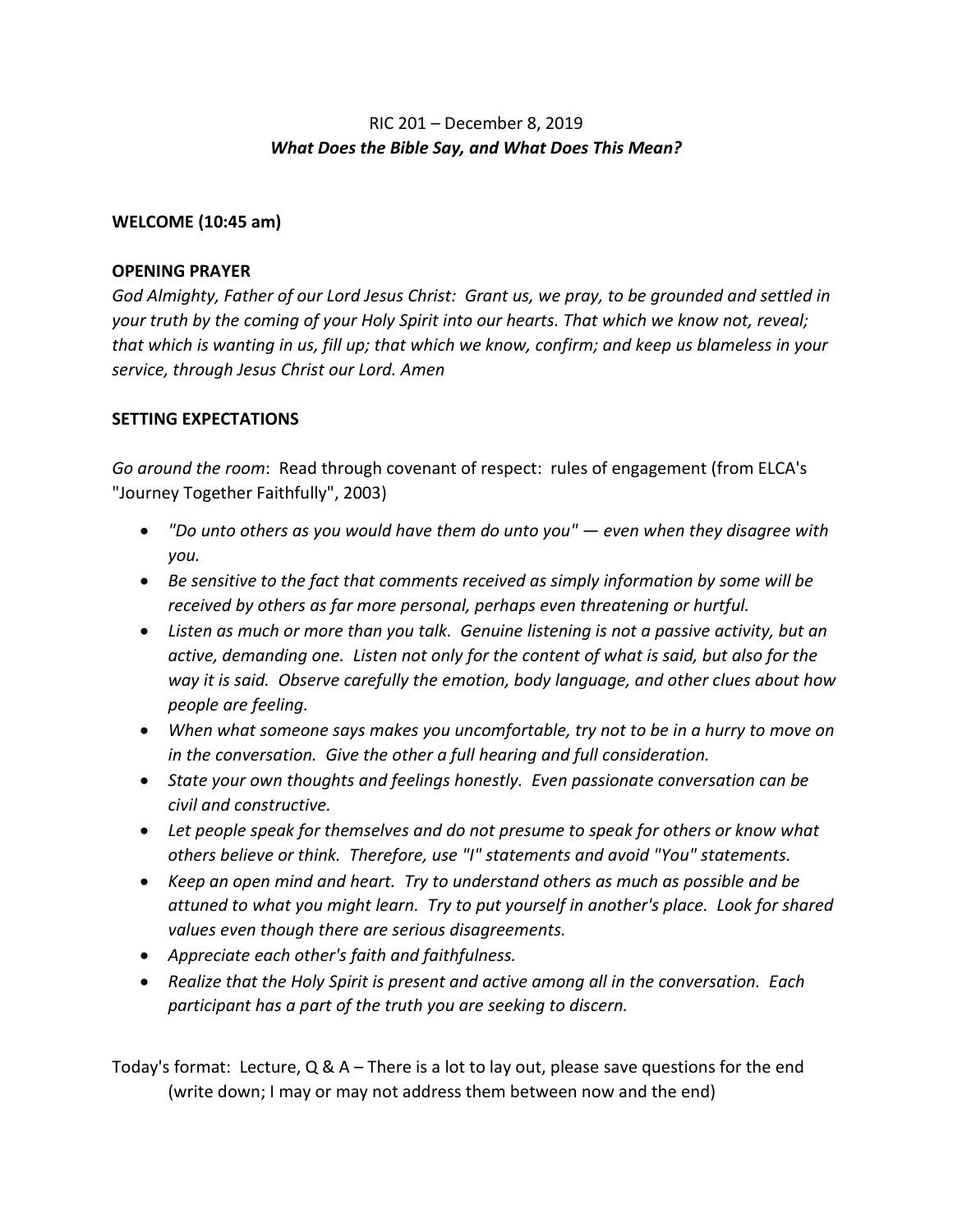Warning: The Bible contains sexual and graphic content, and I'm going to speak about it.

- Invitation: to courage instead of certainty No matter what you think about this issue, I invite you to consider the other side and see the faithfulness in it. I hope you leave with more questions than answers. That's how growth happens.
- Do the hard and holy work: draw your own conclusions My hope today is to give you an even-handed presentation with multiple viewpoints. I am resisting the temptation to share my own conclusions; you can schedule time to talk with me about those one-onone if you wish. Two reasons:
	- (1) I am doing this to encourage you to wrestle and not fall back on someone else's thinking or authority. When you share your faith, don't just parrot whatever your pastor or teacher thinks. What do *you* believe?
	- (2) As St. Paul would say, I don't have a word from the Lord on this.

## **WHAT IS THE BIBLE, AND HOW DO WE READ IT?**

#### A library, not a book

Multiple voices across multiple centuries and cultures – not a uniform "instruction manual" that dropped pure out of the sky. Rob Bell, Velvet Elvis, pp. 61-63

#### Limitations and inconsistencies

Can Christians play instruments in worship, use the Internet, or play football? (Lev 11:8) Mark 16:2 & John 20:1 – was the sun risen or not? Genesis 1 & 2 – order of creation? Which came first, the chicken or the man? Karl Barth (attributed): *I take the Bible too seriously to take it literally.*

## **Trajectories**

Genesis 2 (God's garden) – Genesis 11 (human city building) – Revelation 21-22 (city!) Deuteronomy  $23:1$  – Isaiah 56:4-5 – Acts 8:26-40 (the fate of eunuchs)

## The Authority Question: Sola Scriptura?

Where do we get our authoritative answers? Sola Scriptura? One example: The Methodist Quadrilateral – Scripture, reason, tradition, experience Luther at Worms: "...by Scripture and clear reason..."

#### 5 Lutheran Lenses

1. Law & Gospel - God gives us a balance of both. Look for texts that accuse/judge us (law) and comfort/save us (gospel). Texts may function as either or both.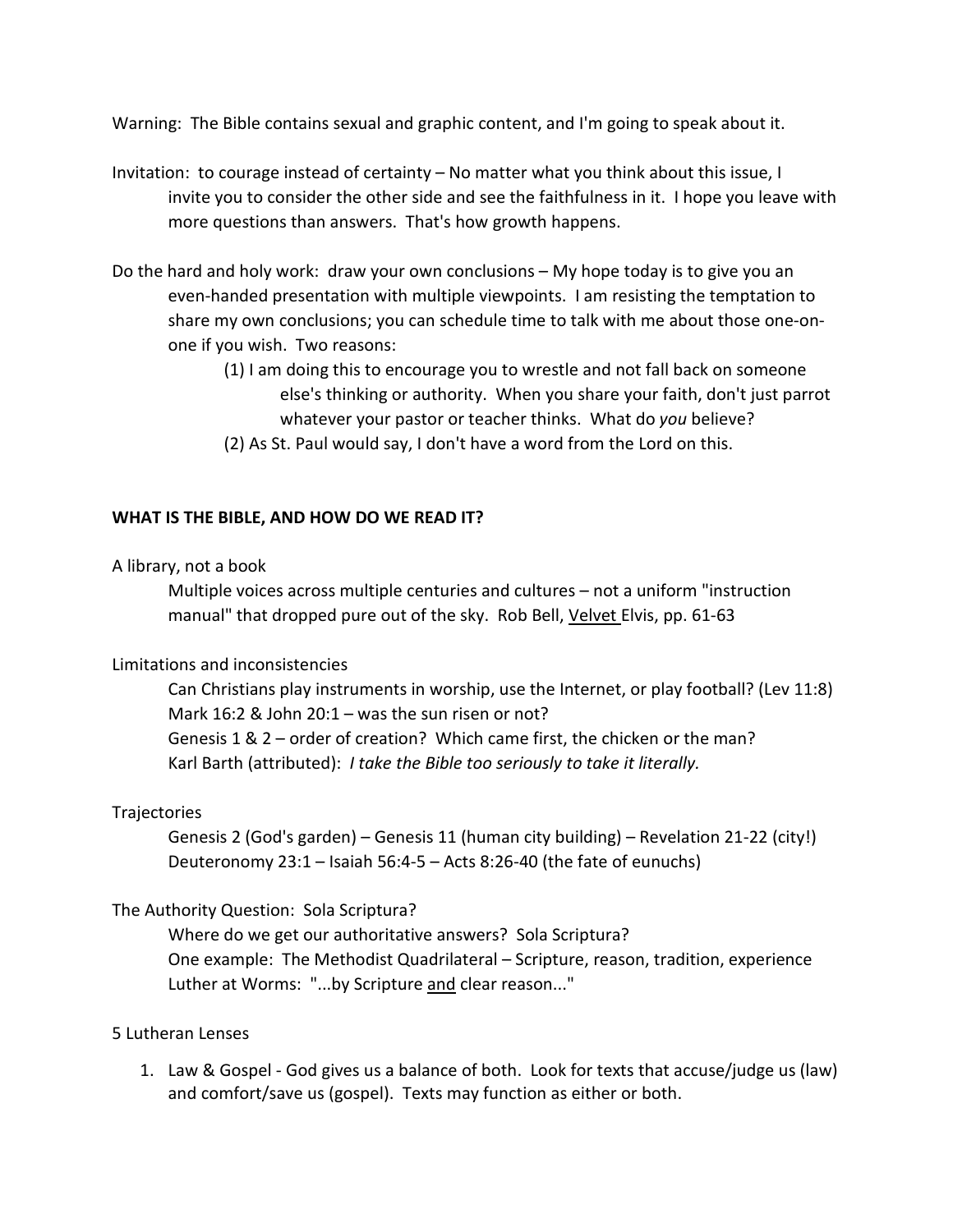- 2. What Shows Forth Christ (the manger, not the baby) We worship Jesus, not the Bible.
- 3. Scripture Interprets Scripture Parts are interpreted in view of the whole. We avoid isolating passages as narrow proof texts. As with any literature (letter, book, movie, etc.), some Scripture is more important than other scripture (canon within the canon). [Aside: why Jehovah's Witnesses don't have birthday parties]
- 4. The Plain Meaning of the Text What is the obvious sense of the text to its original hearers/readers?
- 5. Public Interpretation What does this text mean for all people, not just for me? Maybe personal, never private
- The challenge of exegesis (not eisagesis) What is the text actually saying rather than what do we want or assume it to be saying? Reading meaning out, not reading meaning in. This is exceptionally hard because we have to suspend our assumptions, and we have so many of them, including ones of which we are not aware.

Turn now to texts. Good news: only a few (There are 700+ on economic justice.)

## **READING THE TEXTS**

1.Stories & Later Interpretations

## **Genesis 9:20-27**

Ham has sexual relations with his unconscious father. What is the problem?

- incest
- non consent (rape)
- same sex
- some or all of the above?

# **Genesis 19:1-10**

Sodom's citizens try to rape Lot's visitors. What is the problem? The text doesn't say.

- same sex ("sodomy")
- different species
- gang rape
- general wickedness Jeremiah 23:14
- inhospitality
- $\bullet$  injustice Isaiah 1:10, 3:9
- some or all of the above?
- to what degree does the gender matter?

# **Judges 19:22-25** (parenthetically/*briefly*)

In a comparable story, the citizens of Gibeah try to rape a man's guest, so he offers his virgin daughter, who is raped and abused and killed. What is the problem?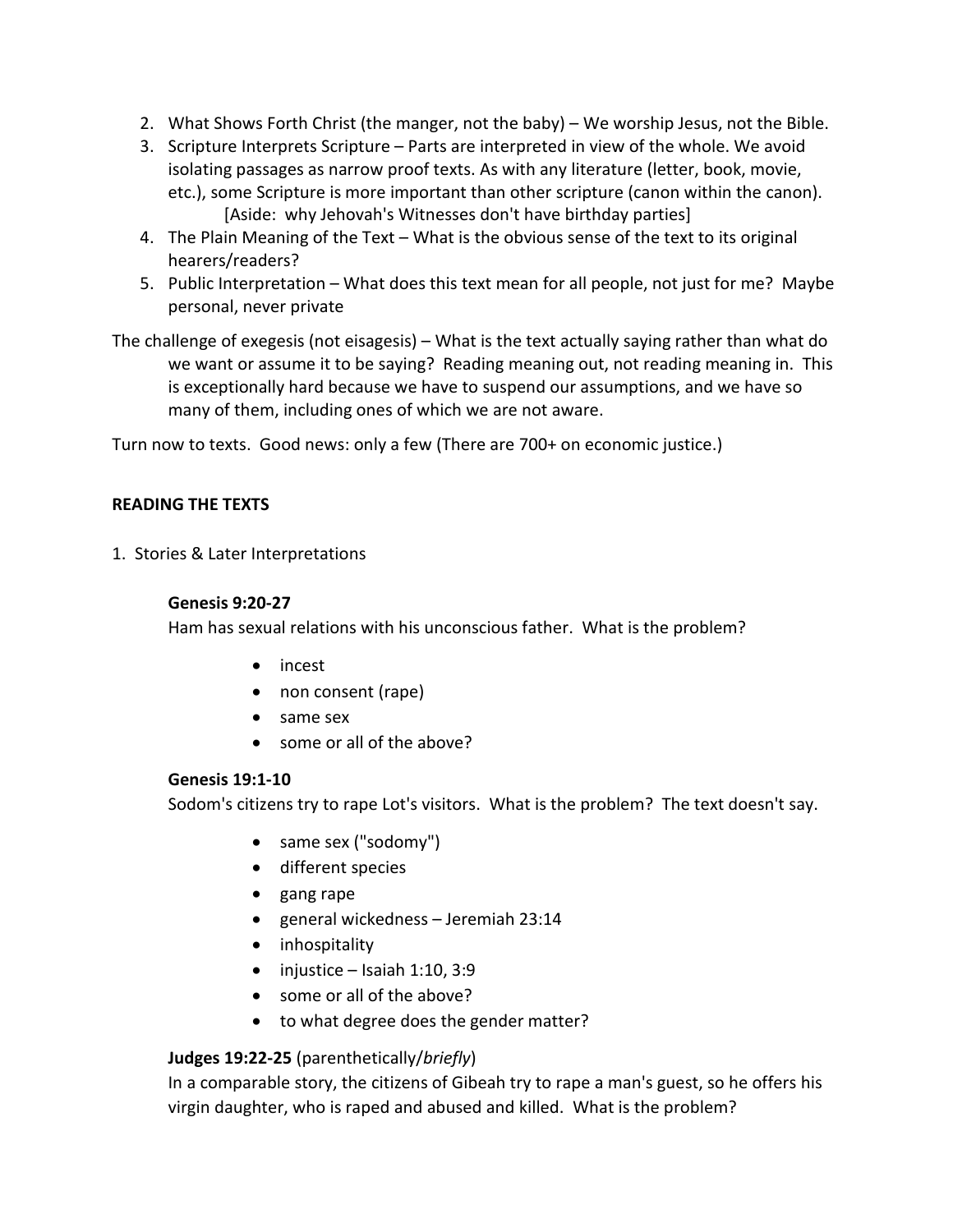- rape
- murder
- most likely not homosexual intent, certainly not consensual but does that willingness to engage in same sex activity worsen the crime?

**Ezekiel 16:49-50; 18:10-13**: Here was Sodom's sin:

- pride
- excess of food
- prosperity without helping the poor and needy

## **Jude 7**

- sexual immorality (ekporneusasai)
- unnatural lust: *went after another flesh*  not homosexual, but human/angelic ... but was that known to them? (scholars disagree)

## **2 Peter 2:6-10**

- licentiousness / lawlessness
- $\bullet$  depraved lust what is the nature of the depravity? Homosexuality, rape, human/angel, adultery, or...? Is same-sex relevant to the condemnation or not? (scholars disagree)
- 2. Laws of Israel: The Holiness Code

## **Leviticus 18:22 & 20:13**

- abominations (rejected as incompatible with God's nature) include: eating sacrifical leftover, eating unclean food, incest, sex with a menstruating woman, sex with your relative's spouse, child sacrifice to Molech, homosexual sex, bestiality (grouped together)
- Holiness Code is concerned with purity and order (honoring creation) as a key to distinct identity as the community faces transition from wilderness into Canaan
- Holiness Code includes both ritual purity and general ethical categories: no polyester or bacon, no shrimp, no tattoos, love your neighbor as yourself
- What is the problem?
- o concerned with cultic prostitution only? (scholars disagree)
- o concerned with procreation and value of seed? (Genesis 38:8-10)
- o concerned with integrity of creation?
- o concerned with male integrity in a patriarchal world?
- 20:13 seems to infer mutual consent to the act, which is punishable by death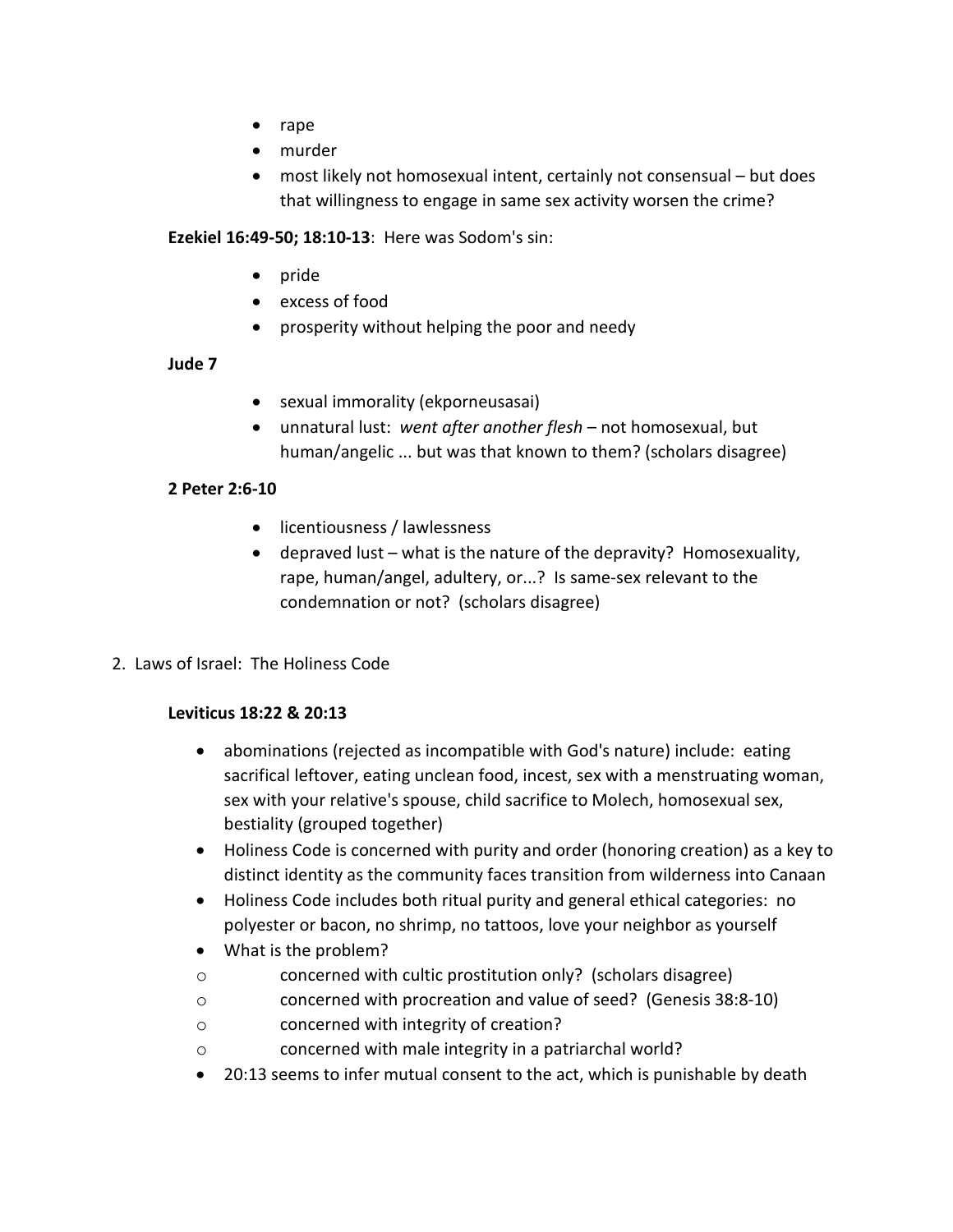• Acts 15:28-29 (context of Gentiles joining the church, but on what terms? – a big church meeting; decision includes retaining sexual propriety)

*Hultgren and Taylor: Mark Allan Powell poses the dilemma well: "The problem for interpreters is to discern which passages speak of what Christians should regard as enduring or universal standards and which reflect matters specific to the culture of Israel." The New Testament church began that process. Thus some purity laws were set aside—most notably those regarding dietary rules and separation of Jews from Gentiles—but others such as the Leviticus laws on incest and adultery have remained in force.*

# 3. New Testament

# **Romans 1:24-27**

- Context: An argument building from Gentiles to Jews leading to 3:23!!
- Gentile section: umbrella of idolatry and its punsihment: God gave them up to the consequences of their behaviors
- broad brush, "red meat" familiar to Jewish ears: idolaters and sexual deviants
- Greek vocabulary
- o *chresis* "usage" or "relations" probably exploitative and casual, not mutual and reciprocal
- o *physis* "nature" can mean one's origins, customs, instincts, conventions or the natural order of things (1 Cor 11:14-15a) – again, scholars disagree
- adds females! only place in Scripture (everyone is indicted)
- What is the problem?
- o excess "the most extreme form of heterosexual lust" (V.P. Furnish)
- o homosexual sex itself (inherently wrong)
- o mutual consent or not? this seems at least to include the possibility; scholars disagree about whether that reality was known to Paul
- o against or beyond nature: a sin against the creator

# **1 Corinthians 6:9-10**

- Context: plea for unity and better behavior among hot mess Corinthian community; specific issues of sleeping with a stepmother, lawsuits, prostitution, various marital issues
- Greek vocabulary
- o *adikoi*  unjust/unrighteous (not just "wrongdoers") about relationship w/ God
- o *pornoi*  general term, including but not limited to male prostitute (Jude)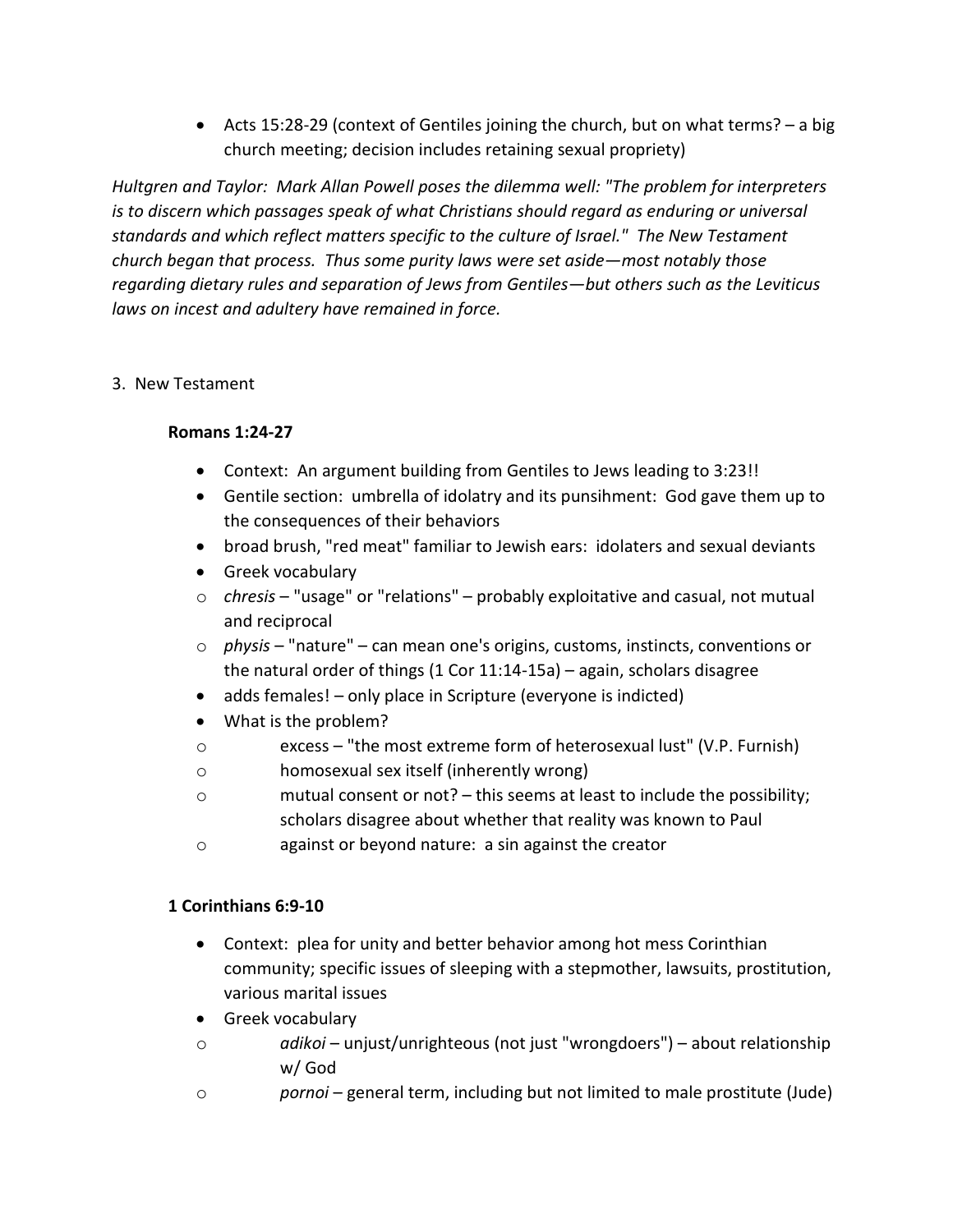- o *malakoi*  soft ones (sometimes tr. effeminate, passive partners)
- o *arsenokoitai*  male + bed: a term picked up or coined by Paul influenced by Greek translations of Leviticus passages (sometimes tr. active partners) English translations vary widely: *homosexuals, sexual perverts, effeminate/ abusers, catamites/sodomites, male prostitutes/sodomites*...
- What is the problem?
- o genital expression outside of oppositve gender marriage (7:1-6)
- o pederasty?
- o prostitution?
- o any same sex activity?
- Union with Christ or with a prostitute? (6:13-16)

# 1 Timothy 1:9-10

- Context: Deutero-Pauline refresher on the role and value of the law for those who need it: *the lawless and disobedient, for the godless and sinful...*
- Greek vocabulary
- o *pornoi & arsenokoitai* again
- o *andrapodistai:* one who acquires persons for use by others (slave dealer, kidnapper)
- Interpret these together or separately?
- o Together: the dealer acquires the first for the second specific actors in sex trade industry with exploitation, no reciprocity or mutual consent
- o Separately: general sexual deviance; some form of active homosexual actor; kidnapper – all breakers of different commandments against theft & adultery

# **THE BIG PICTURE**

Scripture forbids same-sex sexual activity for two reasons (Gomes):

- 1. The Gentiles do it. (This gets overturned in the NT.)
- 2. It is a sin against nature. (What if homosexuality is natural? The Bible assumes the earth is flat...not the most reliable source of scientific facts)

# The Silence of the Lamb

Jesus says nothing about this issue. There is disagreement about the significance of this: Jesus didn't prohibit it, or Jesus implicitly prohibited it along with other Jewish leaders.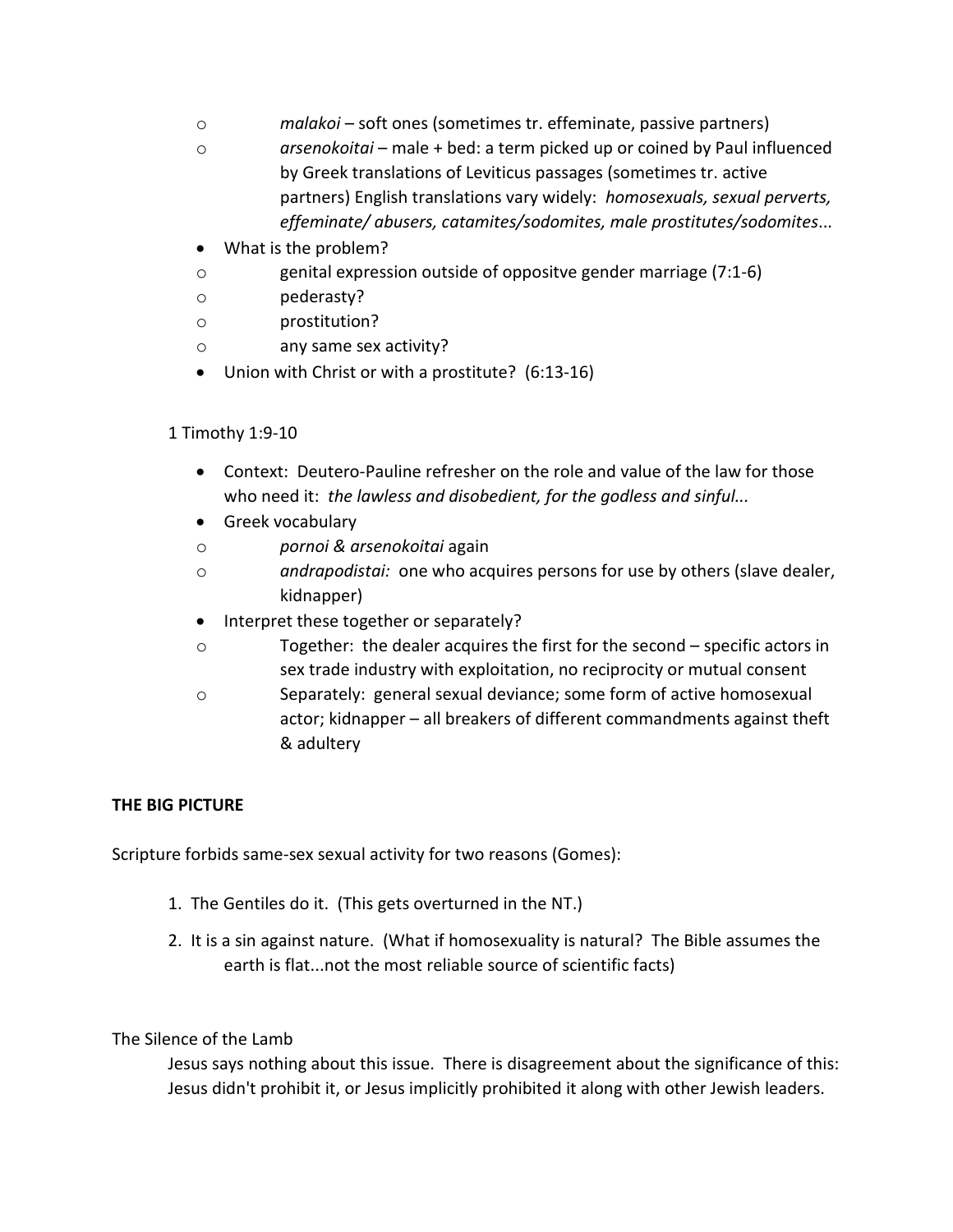- Jesus tightens, rather than loosens, sexual ethics (Mk 10) & legal demands (Mt 5)
- Jesus expands adultery to a sin that either men or women can commit
- John 8:1-11 no condemnation; *go and sin no more*
- All biblical commentators are now arguing out of silence

Orientation: Arguing out of silence

- The Bible does not imagine the possibility of homosexual orientation (or round earth) *homosexuality* is a term dating only from the late 1800s
- Only same sex sexual activity is condemned, but strongly and unanimously; it is never affirmed
- There are no definitively positive examples of homosexual relationships in the Bible (David/Jonathan & Jesus/disciple [philos] are eisagesis)
- Human heterosexual relationships are celebrated in Scripture as a gift from God (Gen 2, Song of Songs) yet discouraged but tolerated by Paul (1 Cor. 7)
- All human sexuality is flawed (3:23)

Trajectories: Possible Analogies (apples to apples?)

- Slavery
- Inclusion of Gentiles
- Women in church leadership
- Divorce and remarriage
- Incest

# **No one has an airtight biblical case. There are holes in every argument. It is not cut & dried.**

*Hultgren & Taylor: The difference between interpreters should not be understood as a conflict between those who seek to be "true to Scripture" and those who seek to "twist the Bible" to their own liking. The disagreements are genuine. Nor is one approach intrinsically more "conservative" and the other more "liberal." It is instructive here to recall that in his translation of the New Testament in 1521 Martin Luther translated* arsenokoitai *as* Knabenschänder *(pederasts), which is often considered today the "liberal" ("innovative" or "revisionist") rendering of the word, but he translated* malakoi *as* Weichlinge *(which can mean "weaklings," "soft ones," even "effeminate ones"), which could be considered the "conservative" (KJV) rendering. This illustrates how labels like "conservative" and "liberal" are both meaningless and inappropriate.*

# **QUESTIONS TO CONSIDER**

- What is sin, and how should the church respond to it?
	- o condition or behavior or both?
	- o forgiveness leads to repentance